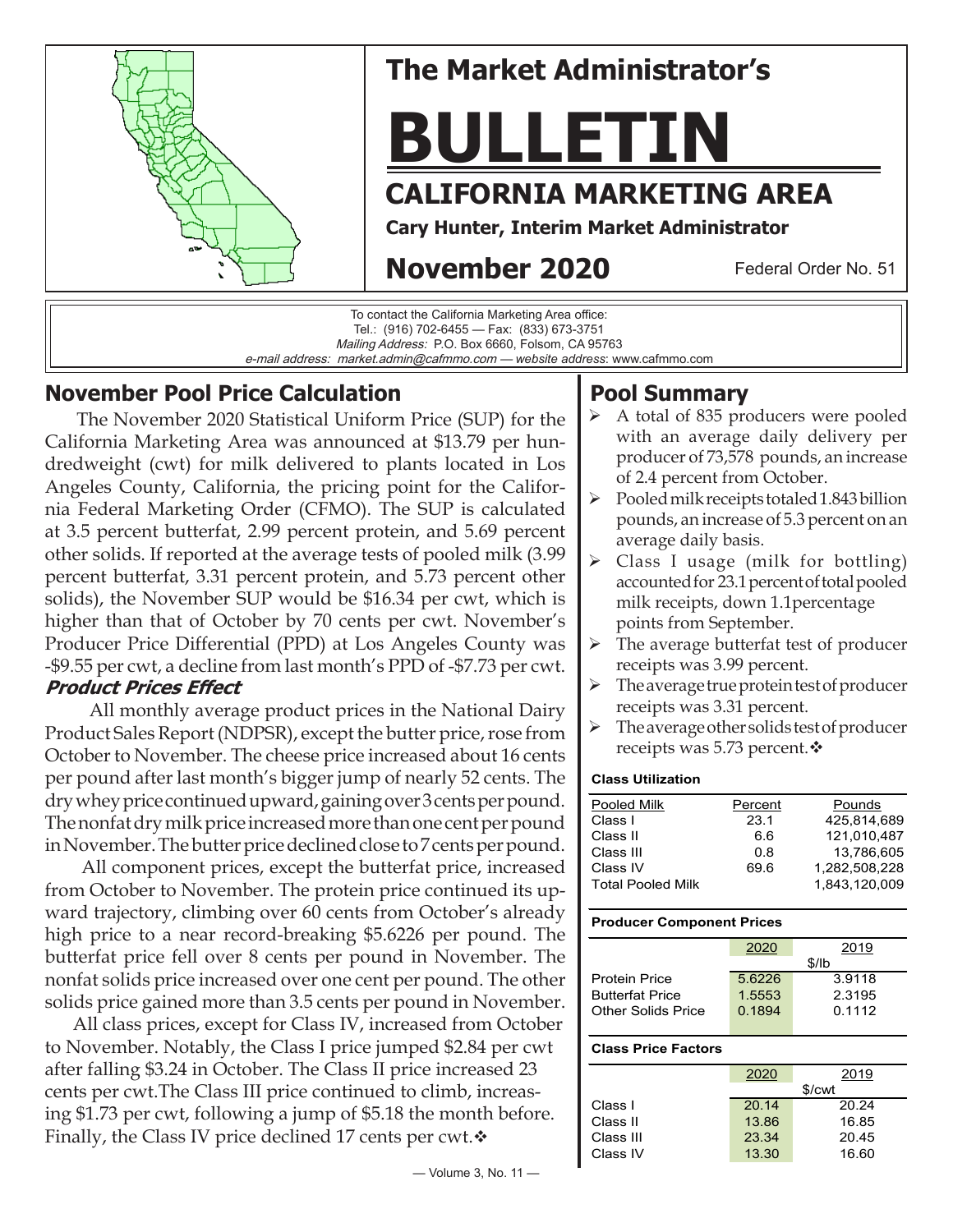### **Looking Ahead to 2021**

 According to the Economic Research Service's (ERS) most recent *Livestock, Dairy and Poultry Outlook*, the all-milk price for 2021 is expected to average \$16.60 per hundredweight, a decrease of \$1.65 from 2020's projection. Using Chicago Mercantile Exchange (CME) futures as of December 16th, 2020, the California Federal Marketing Order (CFMO) Statistical Uniform Price (SUP) is expected to average \$14.58 per hundredweight in 2020, with expectations for the first and second quarter of 2021 at \$14.80 and \$15.78 respectively.

#### **Selected Cost Factors**

Two main drivers of feed

costs—corn and soybean prices—have fluctuated over the course of the year. After averaging \$3.75 per bushel in 2019, the price of corn is expected to average \$3.53 in 2020, according to current Chicago Mercantile Exchange (CME) data. Soybeans are projected to end the year at an average of \$9.03 per bushel—over a 7 percent increase from 2019's average soybean price—according to current CME data. Prices for both soybeans and corn are likely to rise heading into the first quarter of 2021, with corn estimates currently averaging \$4.24 and soybean estimates averaging \$11.86 per bushel on the CME.

 Based on data from the United States Energy Information Administration (USEIA), diesel fuel costs decreased substantially from January to May 2020, falling 60 cents from just over \$3 per gallon. Since May, diesel prices have settled around the \$2.40 mark and are expected to increase slightly heading into 2021.

 Tying it all together, the above figure shows CME projected feed prices, USEIA's projection for diesel prices, as well as the estimated CFMO SUP. **Supply Factors**

#### *Herd Size & Milk Production*

 Two related supply factors that could help paint a picture of 2021's dairy markets areherd size andmilk production. While California maintained or slightly decreased its statewide herd size over the course of the year, the top 24 major dairy states, in total, expanded herd size after a Covid-19-induced period



of contraction in the spring. In November 2020, for example, the total herd size for the 24 states was over 80,000 head above November 2019, based on data published in the USDA National Agricultural Statistics Service's (NASS) *Milk Production* report.

 On the milk production front, the USDA's *World Agricultural Supply and Demand Estimates* December report projects 2021 domestic dairy production to be 226.3 billion pounds, which is up 1.6 percent from the 2020 estimated milk production of 222.7 billion pounds. According to the *Milk Production* report, total production for the 24 selected states has increased year-over-year for every month of the year, except for May, pulling away from the previous two years' levels. Milk production in November 2020 increased 3 percent over the previous year, marking the largest year-over-year increase in the last 6 years. Looking at California specifically, milk production has been up year-over-year for every month in 2020 so far.

 Expansion of herd size and milk production as the year wraps up could restrain dairy prices into the new year, even as the economy recovers. *Cold Storage*

 2020 butter cold storage levels—as reported by USDA NASS in its *Cold Storage Report*—have trended above the levels seen in both 2018 and 2019. High butter stocks will likely have a dampening effect on butter and related Class IV prices in the future, reflecting the plentiful supply of butter. However, the USDA recently announced plans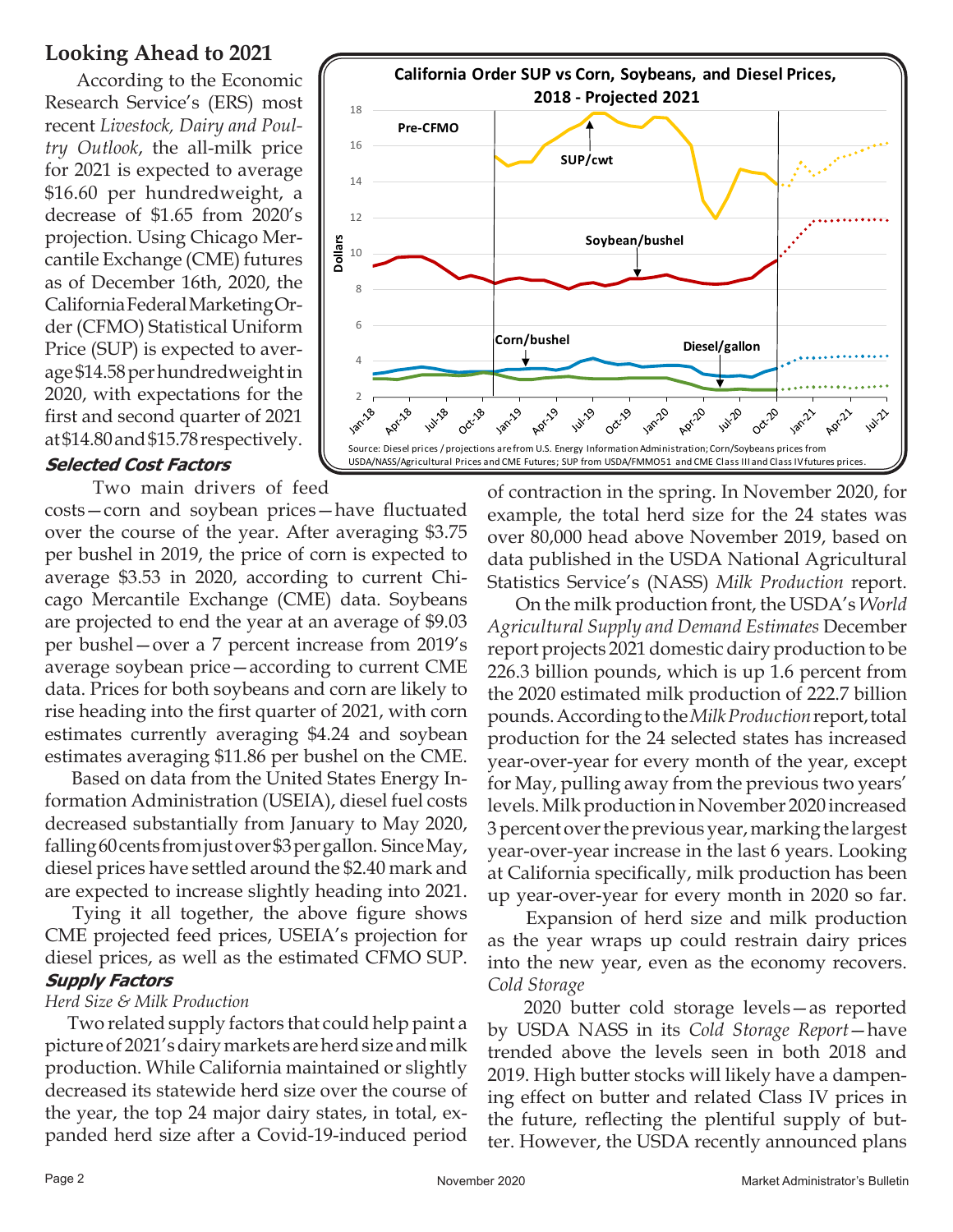to purchase \$50 million in U.S. butter, which could have an impact on butter supplies and prices in 2021. **Demand Factors**

## *Exports*

 The aggregate export volume of major U.S. dairy products for January through October 2020 increased 14 percent from the same period in 2019, according to the U.S. Dairy Export Council (USDEC). The increase is driven primarily by total whey and nonfat dry milk/skim milk powder. Both are up 23 percent from the same period last year. Globally competitive product prices, particularly of those in Class IV, are likely to support strength in next year's export market—USDA's Economic Research Service forecasts dairy exports of 9.6 billion pounds on a milk-fat basis. *Domestic Situation* 

 Among the impacts of Covid-19 and polices enacted to counter its proliferation is uncertainty regarding the overall health of the U.S. economy. Nonetheless, current macroeconomic indicators provide some insight into the condition of the 2021 economy. According to the U.S. Bureau of Labor Statistics, the November 2020 unemployment rate in the U.S. is 6.7 percent; while unemployment is down 8 percentage points from its 2020 peak of 14.7 percent, it is still 3.2 percentage points higher than pre-pandemic levels in February 2020. This data suggests that the U.S. economy is on a path to gradual recovery but remains well below full strength. The Consumer Confidence Index, which is published by the Conference Board and represents consumers' perspective on the health of the U.S. economy, declined from 101.4 in October 2020 to 96.1 in November 2020. The decrease reveals that consumers do not currently anticipate the economy improving in the next six months. Despite these measures, further progress in the development and distribution of COVID19 vaccines provide some reason for cautious optimism in 2021.

 The Restaurant Performance Index (RPI), published by the National Restaurant Association, saw a modest increase from 98.1 in September 2020 to 98.3 in October 2020, marking the fourth consecutive monthly increase. Despite recent growth, the index indicates the restaurant industry is in a firmly contractionary period—an RPI above 100 signals expansion while an RPI below 100 signals contraction. Restaurant operators have a mixed outlook for future sales in the next six months; 36 percent expect to have higher sales volume, while 36 percent

anticipate a lower sales volume. These indicators illustrate the unpredictability of the sector's future. Further distribution and development of Covid-19 vaccines are encouraging for further recovery, though logistical difficulties are likely to dampen and delay a prompt resurgence in meals away from home. The strength of the restaurant industry—a key outlet for domestic dairy products—will be highly dependent on the future situation regarding the pandemic and its associated government policies. **Outlook 2021** 

Due to disruptions caused by the pandemic, most global economies experienced reductions in real GDP in 2020. Typical economic powerhouses—such as the United States, Canada, France, Germany, Japan, South Korea, and the United Kingdom—all suffered from negative growth rates in 2020, ranging from -9.8 to -1.9 percent, according to the International Monetary Fund (IMF). China was one of the few countries to see a positive growth rate in 2020—1.9 percent—signaling good news for U.S. dairy exporters looking to increase their volume to China. Estimates from the USDA's Foreign Agriculture Service (FAS) suggest a return to more normal growth for China in 2021, around 8.2 percent. Despite a slowdown in the global economy, FAS projects 2021 dairy product exports at \$6.6 billion, up from the previous year due to stronger foreign demand and an increasing level of U.S. price competitiveness. Estimates provided in the FAS' *Outlook for U.S. Agricultural Trade* peg 2021 domestic real GDP growth at 3.1 percent, with much uncertainty revolving around the pandemic. ERS anticipates a decrease in the demand for butter and cheese going into 2021 but expects strength on the nonfat dry milk and whey markets as foreign demand is expected to increase. On the supply side, the ERS expects to see milk production increase alongside cow numbers in 2021. $\div$ 

#### **2021 Reporting and Payment Dates**

 Reporting and payment dates for the California Federal Marketing Order (CFMO) have now been published to the CFMO website for 2021. Important payment, reporting, and producer price release dates can be found at: [https://www.cafmmo.com/order/reporting-and](https://www.cafmmo.com/order/reporting-and-payment-dates/)payment-dates/ $\cdot$